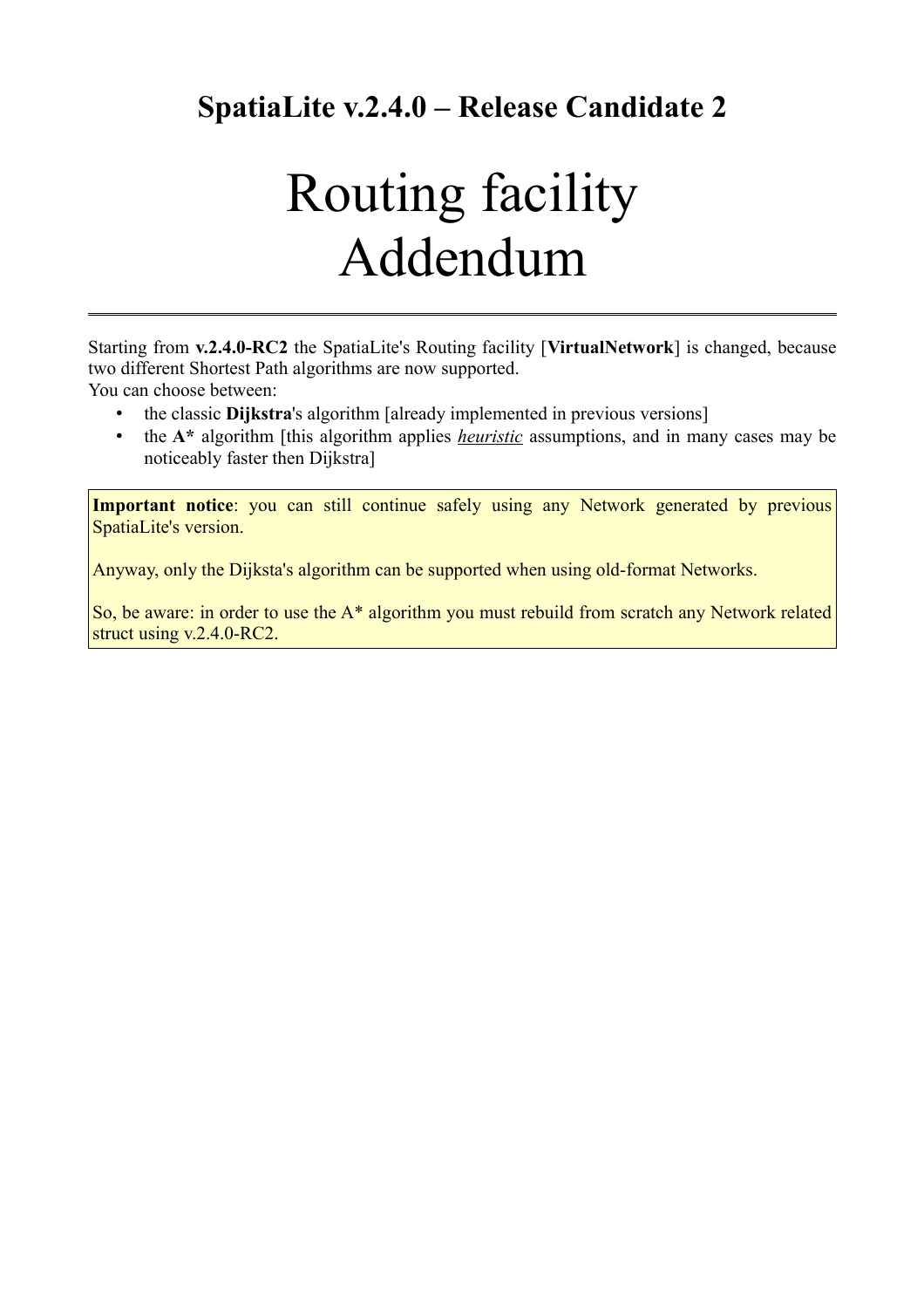## **Building a Network**:

| <b>Build Network</b>                                                                                                                                                                                                                                                                                                                                                                                                                                                                                       |                                                                                                                                                                                                                                                                                                                                                                                                                                                                                                                                                                                                                                                                                                                                                                                         |                                                                                                                                                                                                                                                                                                                         |
|------------------------------------------------------------------------------------------------------------------------------------------------------------------------------------------------------------------------------------------------------------------------------------------------------------------------------------------------------------------------------------------------------------------------------------------------------------------------------------------------------------|-----------------------------------------------------------------------------------------------------------------------------------------------------------------------------------------------------------------------------------------------------------------------------------------------------------------------------------------------------------------------------------------------------------------------------------------------------------------------------------------------------------------------------------------------------------------------------------------------------------------------------------------------------------------------------------------------------------------------------------------------------------------------------------------|-------------------------------------------------------------------------------------------------------------------------------------------------------------------------------------------------------------------------------------------------------------------------------------------------------------------------|
| Base Table [graph]<br>geometry_columns<br>geometry columns auth<br>idx_roads_geometry<br>idx_roads_geometry_node<br>idx roads geometry pare <br>idx_roads_geometry_rowid<br>idx roads net NodesAuxT<br>idx_roads_net NodesAuxT<br>idx_roads_net NodesAuxT<br>idx_roads_net NodesAuxT<br>layer_params<br>layer_statistics<br>layer sub classes<br>layer_table_layout<br>pattern_bitmaps<br>project defs<br>raster_pyramids<br>Iroads.<br>roads net<br>roads_net NodesAuxTable<br>roads net data<br>×<br>HH. | Network configuration<br>NodeFrom Column<br>NodeTo Column<br>node from<br>node from<br>node_to<br>Inode to:<br>name<br>name<br>oneway fromto<br>oneway_fromto <mark></mark><br>anawan kafeam<br>anawan kafeam<br>$\blacksquare$<br>$\mathbf{m}$<br>◟<br>◟<br>Arc connections<br>Cost type<br>Uni-Directional<br>◯ Using Length as Cost<br>Bi-Directional<br>Using Cost Column<br>Supported Shortest Path Algorithms<br>$\bigodot$ A* + Dijkstra<br>Dijkstra only<br><u>Oneway columns</u><br>V Enable OneWays<br>$To \rightarrow$ From<br>$From -> To$<br>oneway_fromto ∧<br>oneway_fromto ∧<br>oneway_tofrom<br>oneway_tofrom<br>length<br>length<br>cost<br>cost<br>aoomatru<br>acomotivu<br>$\rightarrow$<br>$\rightarrow$<br>$\sim$ 100<br>$\  \cdot \ $<br>◁<br>≤∣<br>ОК<br>Cancel | Geometry Column<br>oneway_tofrom ∧<br>length<br>cost<br>geometry<br>$\rightarrow$<br>∢<br>$\;$ IIII<br>Cost Column<br>oneway_tofrom∥∧<br>length<br>cost<br>geometry<br>$\,$ HH<br>$\rightarrow$<br>◁<br>Name Column<br><b>▽</b> Enable Name<br>node_from<br>node to<br>name<br>oneway_fromto<br>onomou Fofenn<br>Ш<br>≤ |

While creating a Network using v.2.4.0-RC2 you can:

- support the Dijkstra's algorithm only
	- this option produces a VirtualNetwork fully compatible with previous SpatiaLite's versions
- support both algorithms [Dijkstra's and A\*]
	- using this option requires a small extra-space: not so much, anyway

The same option is available for the CLI tool **spatialite\_network** as well.